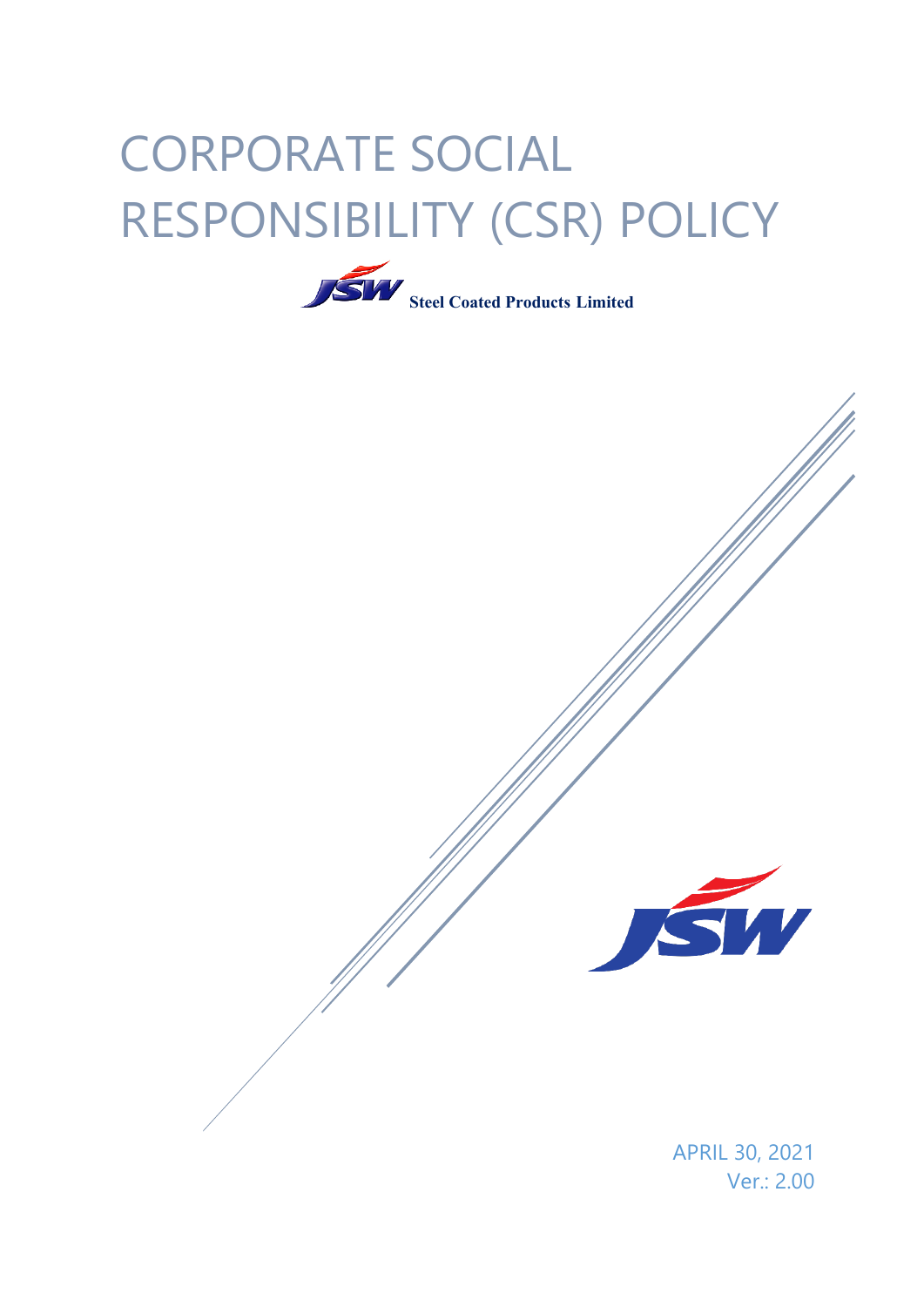

### **CORPORATE SOCIAL RESPONSIBILITY POLICY**

| <b>Document Title</b>                         | Corporate Social Responsibility (CSR) Policy                                                                                 |
|-----------------------------------------------|------------------------------------------------------------------------------------------------------------------------------|
| <b>Version No:</b>                            | 2.00                                                                                                                         |
| <b>Applicable to</b>                          | JSW Steel Coated Products Limited                                                                                            |
| <b>Purpose</b>                                | To provide guidelines for:<br><b>CSR</b> activities<br>Applicability & scope of the framework<br>Outlining of the key tenets |
| <b>Effective Date</b>                         | 30.04.2021                                                                                                                   |
| <b>Number of Revisions (Since 06.05.2014)</b> | One                                                                                                                          |
| <b>Last Revised Date</b>                      | N.A                                                                                                                          |
| <b>Recommended by:</b>                        | <b>CSR Committee</b>                                                                                                         |
| <b>Approved by:</b>                           | <b>Board of Directors</b>                                                                                                    |

# **SW** Steel Coated Products Limited

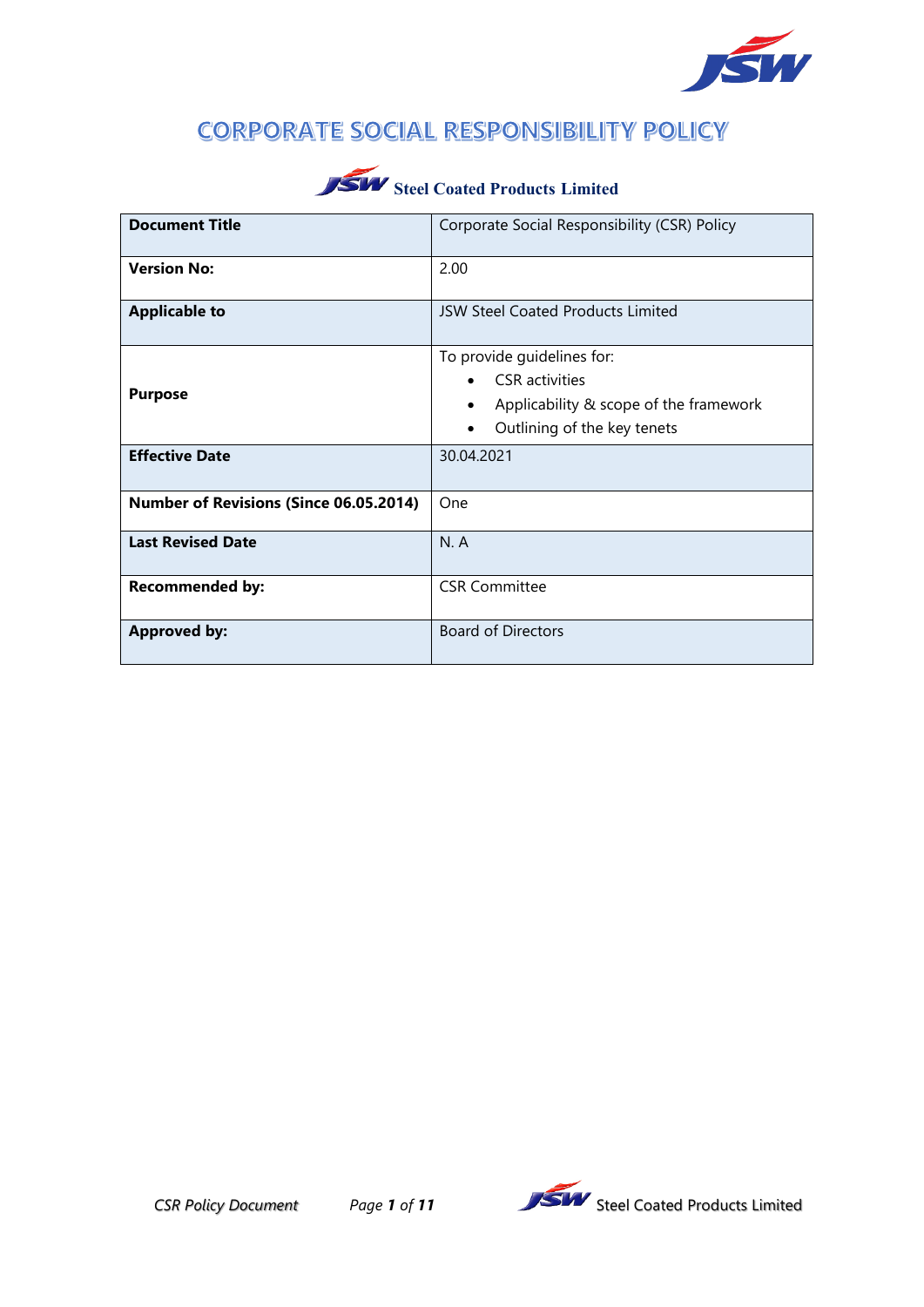

# **Table of Contents**

| I. |
|----|
| Ш. |
|    |
|    |
|    |
|    |
|    |
|    |
|    |

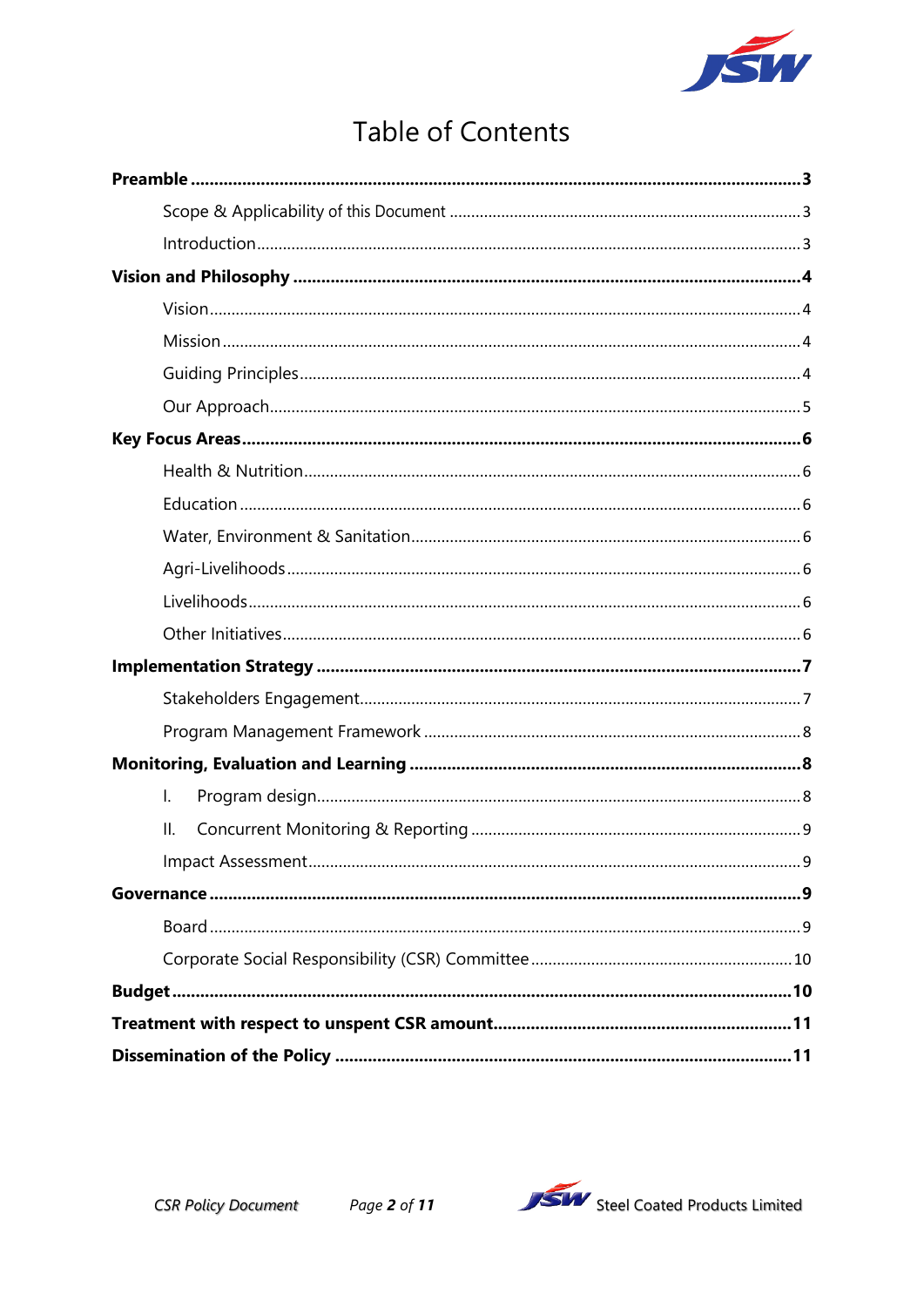

# <span id="page-3-0"></span>Preamble

#### <span id="page-3-1"></span>**Scope & Applicability of this Document**

This policy is applicable to JSW Steel Coated Products Limited (the "**Company**") in respect of its operations in India. The following are the key elements of the policy:

- Vision, Strategy and Approach towards Corporate Social Responsibility (CSR)
- Key Focus areas
- Implementation strategy
- Monitoring and Evaluation Framework
- Governance Structure
- Budget

#### <span id="page-3-2"></span>**Introduction**

JSW Steel Coated Products Limited (JSWSCPL) is a part of the \$14 billion JSW Group. JSW Steel Coated Products Limited is having state-of-the-art facilities in Maharashtra with a total capacity of 2.17 million tonnes per annum (MTPA) of value added products, with the capability to produce 0.76 MTPA of color-coated steel and caters to both domestic and international markets. With three manufacturing facilities at Vasind, Tarapur and Kalmeshwar, it is mainly engaged in the manufacture of tin plates, galvanized and galvalume coils/sheets and colorcoated coils/sheets.

The key attributes of operations of JSW group are better execution, strong vision, expanding at least per-ton cost, operating at industry-leading efficiencies, conviction, passion and sustainability.

At JSW group, we believe better execution is the key to excellence. From our everyday operations to our strategic expansion programs, our differentiator has always been better execution, backed by a strong vision. Be it operating at industry – leading efficiencies or expanding at the least per ton cost, our will to undertake challenges, plan with conviction and execute with passion have sustained and improved over the years.

In line with our group philosophy of *BETTER EVERYDAY*, we continue to deliver on our responsibilities with utmost prudence, across parameters.

**CSR Policy Document** *Page 3 of 11* **STAM** Steel Coated Products Limited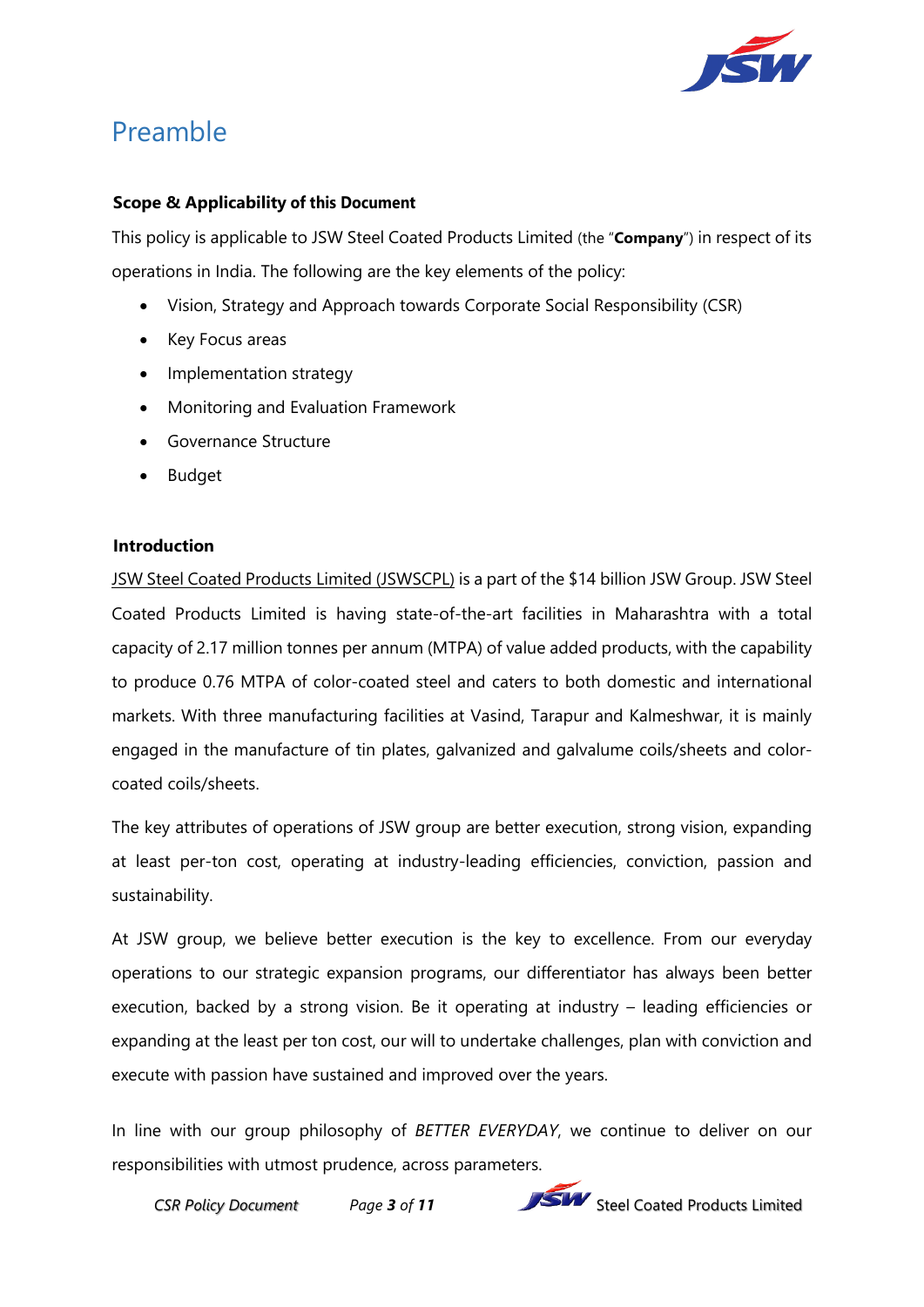

# <span id="page-4-0"></span>Vision and Philosophy

Our vision is governed by the ideology that every life is important and must be given fair opportunities to make the best out of it.

#### <span id="page-4-1"></span>**Vision**

Empower communities with sustainable livelihoods.

#### <span id="page-4-2"></span>**Mission**

Empower citizens with better health, education and employment opportunities, and encourage sustainable development in key areas.

#### <span id="page-4-3"></span>**Guiding Principles**

- o The CSR Policy of the Company shall be guided by the regulatory frameworks, international standards & best practices and industry norms, mentioned below:
	- Section 135 of The Companies Act, 2013 ('the Act') and the relevant notified rules.
	- International Finance Corporation (IFC) Performance Standards.
	- UN Global Compact Principles & Guidelines and UN SDGs.
	- Global Reporting Initiative (GRI) guidelines.
	- State as well as National Laws & statutes related to social development contribution by corporates.
- o In all circumstances the provisions of Section 135 of the Companies Act, 2013 and the Rules made thereunder, as amended by the Government of India from time to time, shall prevail over any other rule/ convention/ best practice and above this policy and the same shall be adhered to by the Company.
- $\circ$  The CSR Policy of the Company will be applicable in close coordination with the Holding Company's Group policies on Human Rights, Social Development & Community Involvement and other Sustainability Policies as permissible within the ambit of the CSR Act under Section 135 of Companies Act, 2013.
- o The Policy would be subject to review by the Board of Directors of the Company from time to time, to incorporate and to amend, as necessary.

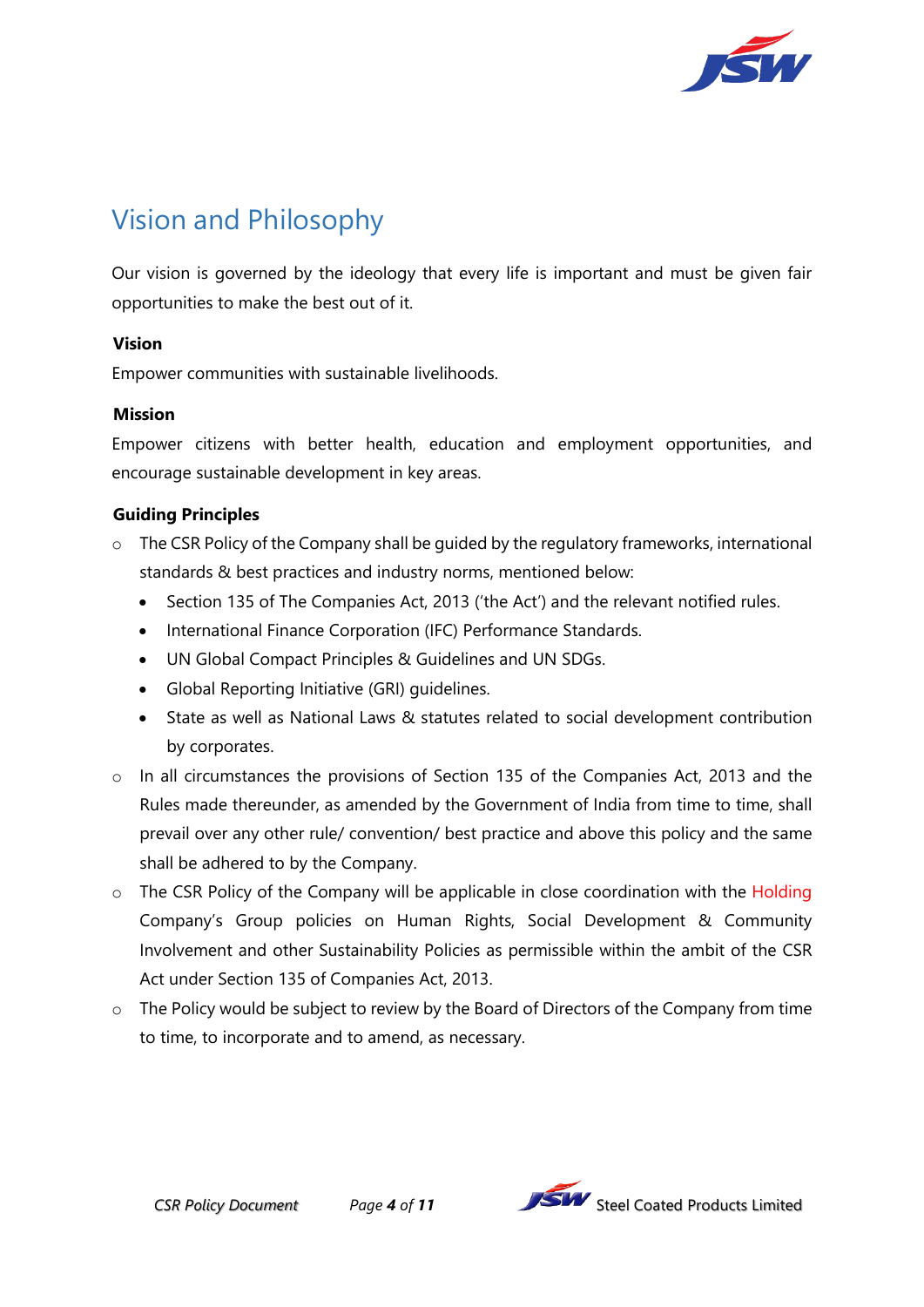

#### <span id="page-5-0"></span>**Our Approach**

The Company's CSR interventions are oriented towards achieving better outcomes in local context by adopting the SAMMS approach:



Our larger focus is sustainable development where community leads and own initiatives in the long term. The Company shall initiate demonstrable models for replication which



are aligned and linked to business case. During this journey, the Company will adopt multistakeholder approach and work closely with all stakeholders (Community, Government, other companies, National/International organizations).

#### **Alignment to SDGs**

The Company takes conscious steps to design its CSR programs in such a way that they align themselves to the mandate of at least one of the SDGs. The SDG progress is constantly monitored throughout the implementation phase. The Company has identified areas of intervention and their alignment to SDGs. Examples are in the figure below.



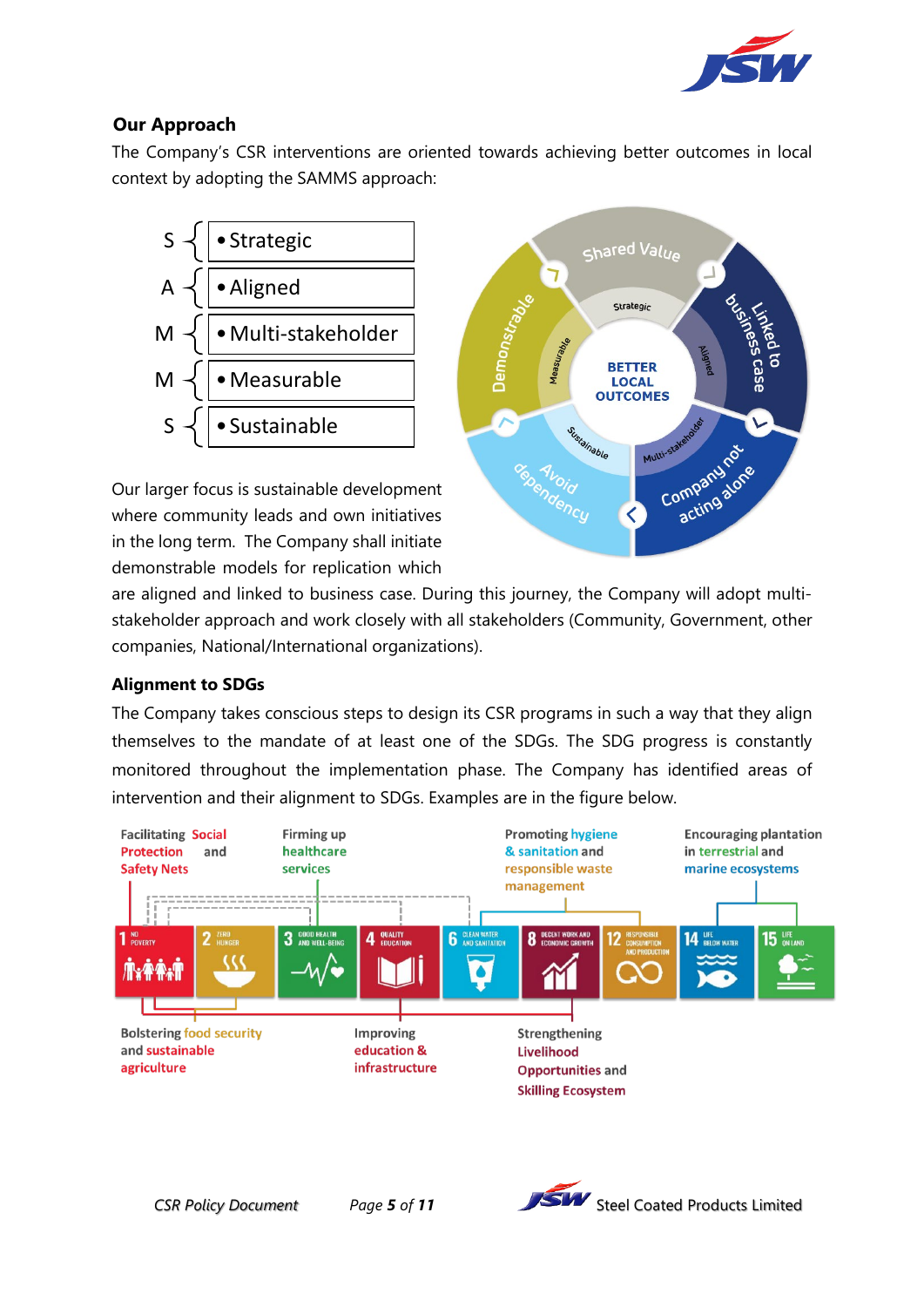

# <span id="page-6-0"></span>Key Focus Areas

The Company follows a holistic and integrated approach that is community-led and -managed. Key focus areas of our interventions include strengthening rural education, provisioning of secondary & tertiary healthcare and strengthening of public health system, helping communities to access basic sanitation & promoting hygiene, contributing towards water and environment conservation, facilitating women-centric livelihoods and promoting agribusiness approach.

The Company shall give preference to the local area and areas around it where it operates, for spending the amount earmarked for Corporate Social Responsibility activities:

#### <span id="page-6-1"></span>**Health & Nutrition**

- o Improving access to affordable primary and secondary care
- o Improving awareness and health-seeking behaviour amongst community

#### <span id="page-6-2"></span>**Education**

- o Improving access to quality education for enhancing learning outcomes and life skills including support for need-based infrastructure.
- o Creating enabling environment for access to higher education

#### <span id="page-6-3"></span>**Water, Environment & Sanitation**

- o Conserving and augmenting water, promoting biodiversity, sanitary living conditions & sustainable livelihoods.
- $\circ$  Ensure zero dumping by promoting waste management practices amongst community

#### <span id="page-6-4"></span>**Agri-Livelihoods**

- o Improve the economic well-being of farmers through appropriate interventions in farm value chains
- o Focus on sustainable agriculture to make it a preferred rural livelihood option

#### <span id="page-6-5"></span>**Livelihoods**

- o Skills enhancement of youth for improving employability
- o Enhancing women workforce participation by creating livelihoods options

#### <span id="page-6-6"></span>**Other Initiatives**

 $\circ$  To undertake other need-based community development initiatives in compliance with Schedule VII of the Companies Act, 2013.

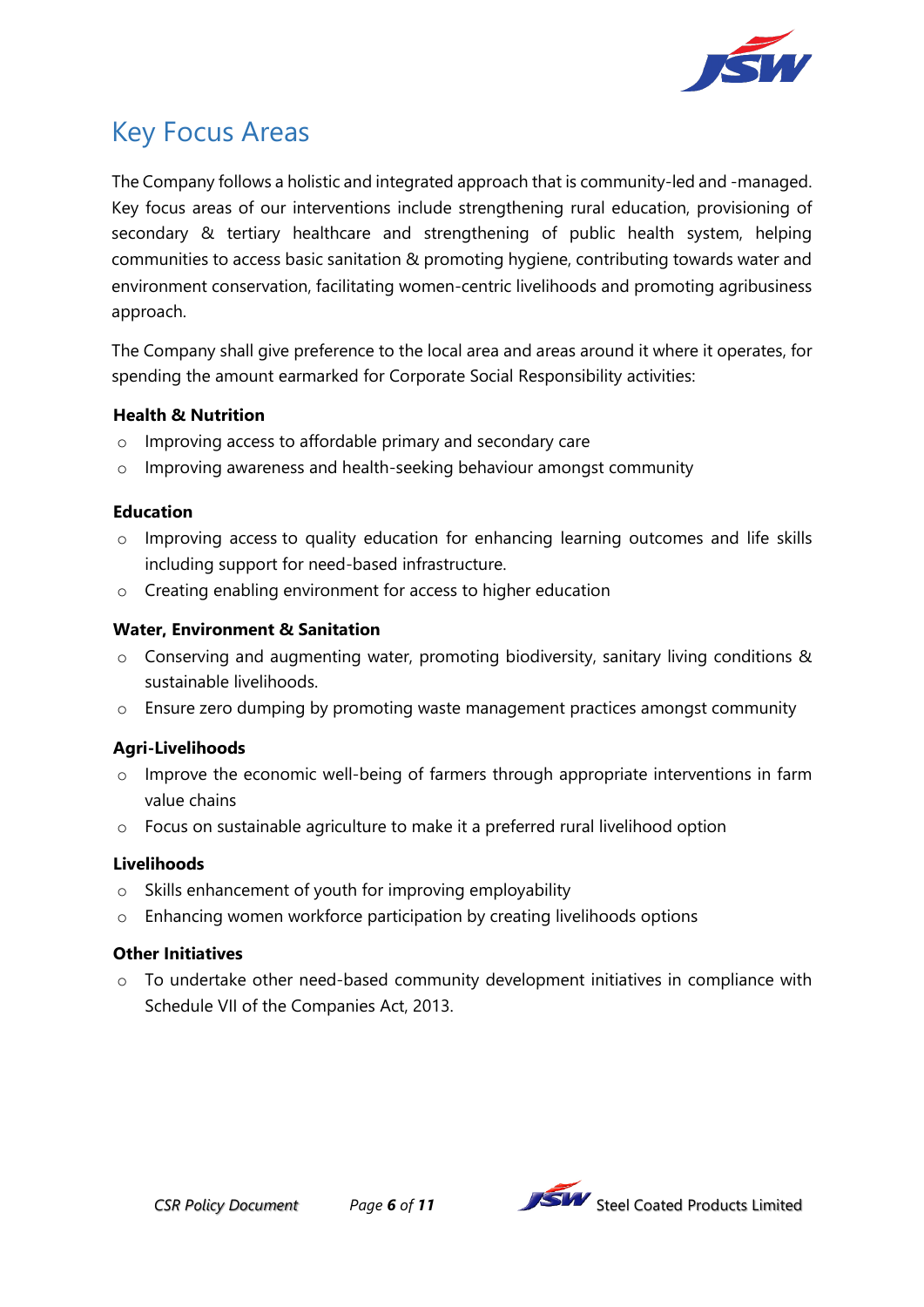

# <span id="page-7-0"></span>Implementation Strategy

The Company is committed towards holistic inclusive development and implements its CSR initiatives largely through JSW Foundation<sup>[1](#page-7-2)</sup>. JSW Foundation is a not-for-profit entity registered as a Public Charitable Trust spearheading development agenda of the JSW Group. JSW Foundation will engage partners, and build alliances and collaboration for executing CSR initiatives of the Company. JSW Foundation's core model of engagement is as follows:

- $\circ$  Focus on local needs, community ownership and long term sustainability.
- o Partnerships with National/International organizations for technical and implementation support
- o Leveraging technology for development solutions
- $\circ$  Support development and incubation of social enterprise to nurture an ecosystem to scale up innovation and connect it to grassroots level needs with need based partners

#### <span id="page-7-1"></span>**Stakeholders Engagement**

The Company involves all stakeholders at every stage of the CSR journey thereby building a robust institution where community owns and leads the development agenda. While our larger focus is sustainable development, the Company also initiates need based interventions subsequently driving the process with participation from community and collaborating with other stakeholders. All our programmes are formulated on the basis of need assessment from the community. Right from conceptualization to planning, designing, and execution, stakeholders' inputs form a



key basis for the formulation of the strategy. Various modes of dialogue deployed include:

- o **One-on-one meetings** with Local self-governance bodies, district and state officials, academic institutions
- o **Participating in Existing Platforms** to apprise the stakeholders of the progress and to and seek their support wherever required
- o **Engaging with peers:** Participation at forums created by apex industry bodies/esteemed educational institutions with an aim to facilitate knowledge sharing and learning among

<u>.</u>



<span id="page-7-2"></span><sup>1</sup> JSW Foundation (www.jsw.in/foundation), established in 1988, is a development organization having a long and rich legacy. The Foundation has completed its journey of more than three decades, working towards empowerment of communities and enriching their lives in various ways, fulfilling basic needs of health and education to skill development and also building up a common understanding and shared pride of the rich cultural heritage of the country and its diversity.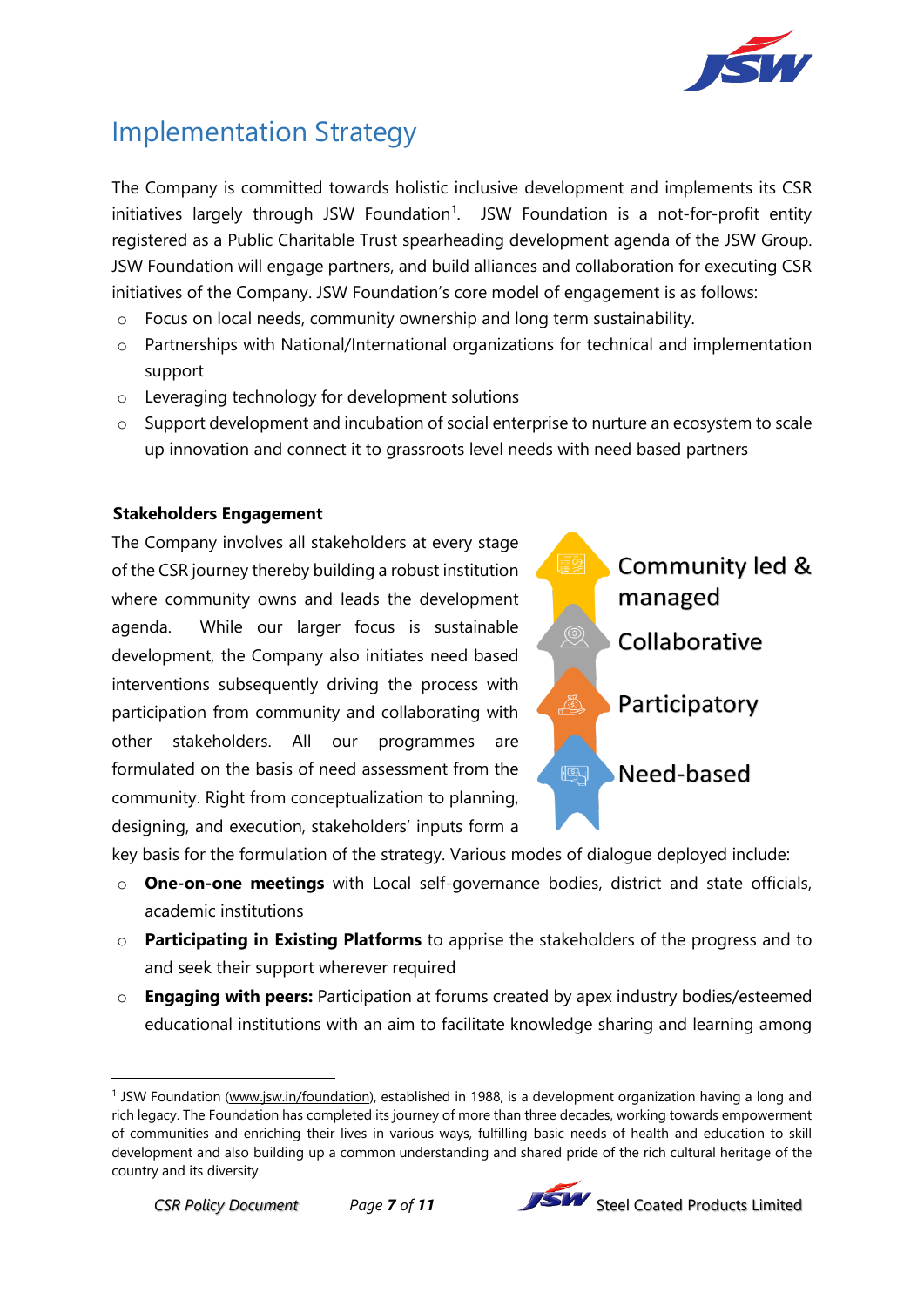

the peers.

#### <span id="page-8-0"></span>**Program Management Framework**

The CSR programs implemented by JSW Foundation shall be governed by a robust program management framework. The programs shall be designed and executed following a lifecycle approach with the following stages:

- 1. **Conceptualization of program**: The need for a program to be identified through a need assessment with an aim to identify the community needs on the ground.
- 2. **Inception of the program**: After the interventional need is identified a program design shall be in place mentioning objectives, key performance indicators, timeline and execution model.
- 3. **Execution & monitoring of the program**: Program implementation shall be monitored through robust program management system to help keep track of the programmatic deliverables.



4. **Culmination of the program**: As the program nears its exit, an end-line assessment shall be conducted through third-party agency.

# <span id="page-8-1"></span>Monitoring, Evaluation and Learning

Following enablers shall guide and facilitate the process of monitoring and evaluation through the stages of the program:

- <span id="page-8-2"></span>**I. Program design**
	- **a. KPI (Key Performance Indicators) Matrix**: Standard set of sector-wise output, outcome, and impact indicators to be devised to define the measurement matrix for each CSR program undertaken by the Foundation. The KPIs shall be used to monitor the program's progress concurrently and the change brought about over time.
	- **b. Program Design:** A standard template shall be designed wherein every program has to be defined following the results-based management framework. The template shall provide all relevant information about the program, i.e., rationale, objective, KPIs, detailed budget break-up, activities, and timelines.

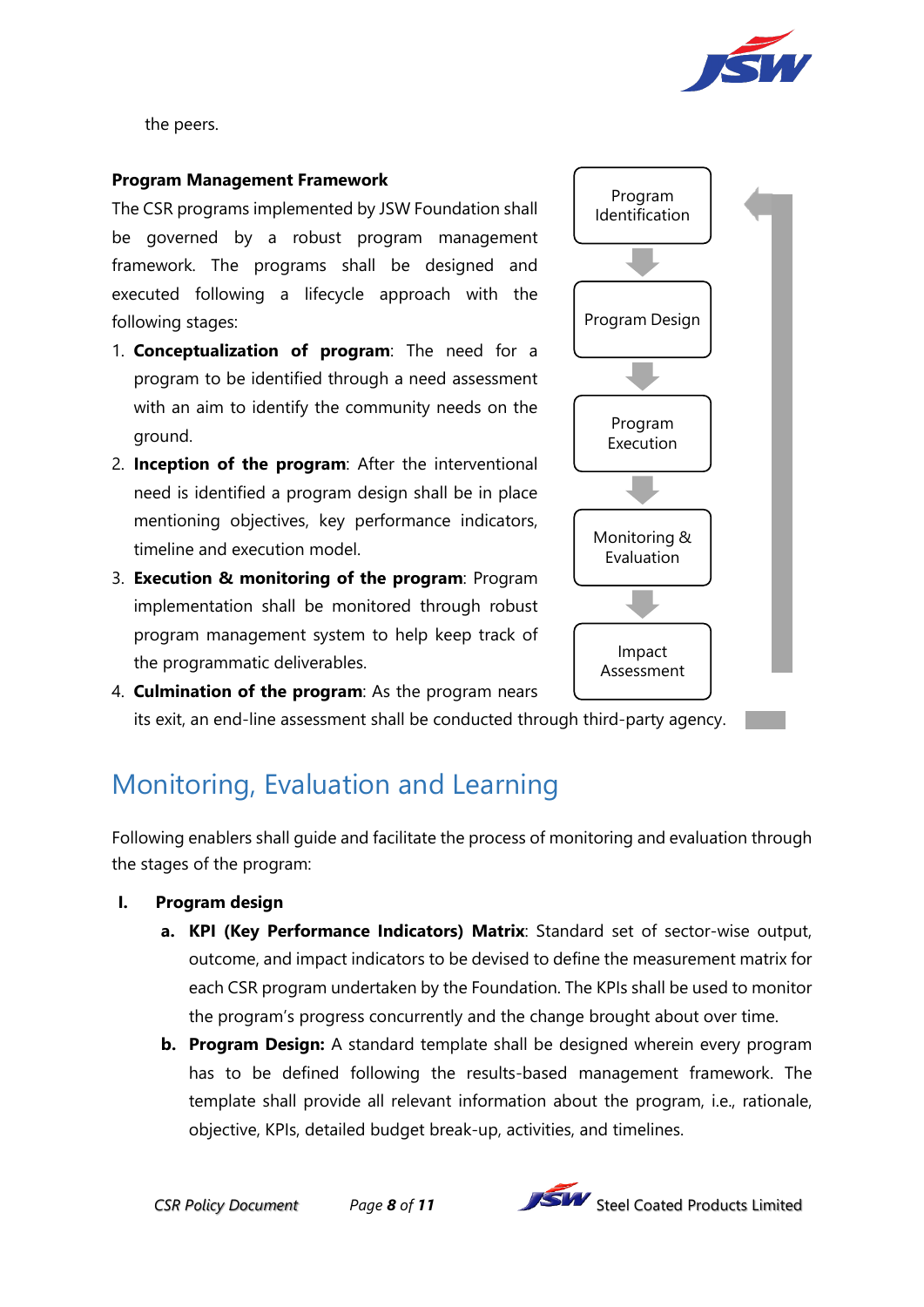

#### <span id="page-9-0"></span>**II. Concurrent Monitoring & Reporting**

- **c. Field level Monitoring Mechanism:** Specific mechanisms shall be put in place to ensure rigorous monitoring and field level supervision of the programs:
	- **i. Supervision/ Monitoring Checklist:** To facilitate the program monitoring team to capture details of field level execution and provide meaningful input to help keep the program aligned to the agreed plan.
	- **ii. Geo-tagging of community assets shall be undertaken.** This shall facilitate maintaining the inventory of community assets and cater to the maintenance needs arising from time to time.
- **d. Program Management System (PMS)**: The cloud-based PMS shall take care of central data storage and reporting on the progress of each program through automated dashboards.

#### <span id="page-9-1"></span>**Impact Assessment**

The Company strives to capture the impact (social/economic and developmental) of its various initiatives through multiple mediums. The Company shall undertake Impact assessment of programs wherever applicable. The impact assessment studies shall be conducted in such manner as may be prescribed under applicable provisions of the Act and the Rules made thereunder, as amended, from time to time.

The reports of Impact assessments shall be put up for review to the CSR Committee and Board of Directors of the Company and shall be annexed to the annual report on CSR.

### <span id="page-9-2"></span>Governance

#### <span id="page-9-3"></span>**Board**

- o The Board of the Company shall constitute a Corporate Social Responsibility (CSR) Committee.
- o The Board shall approve the CSR Policy of the Company recommended by CSR Committee.
- o The Board shall ensure that the administrative overheads shall not exceed five percent of the total CSR expenditure of the Company for any financial year.
- $\circ$  The Board of the Company shall satisfy itself that the funds so disbursed have been utilized for the purposes and in the manner as approved by it and the Chief Financial Officer of the Company or the person responsible for financial management shall certify to this effect.

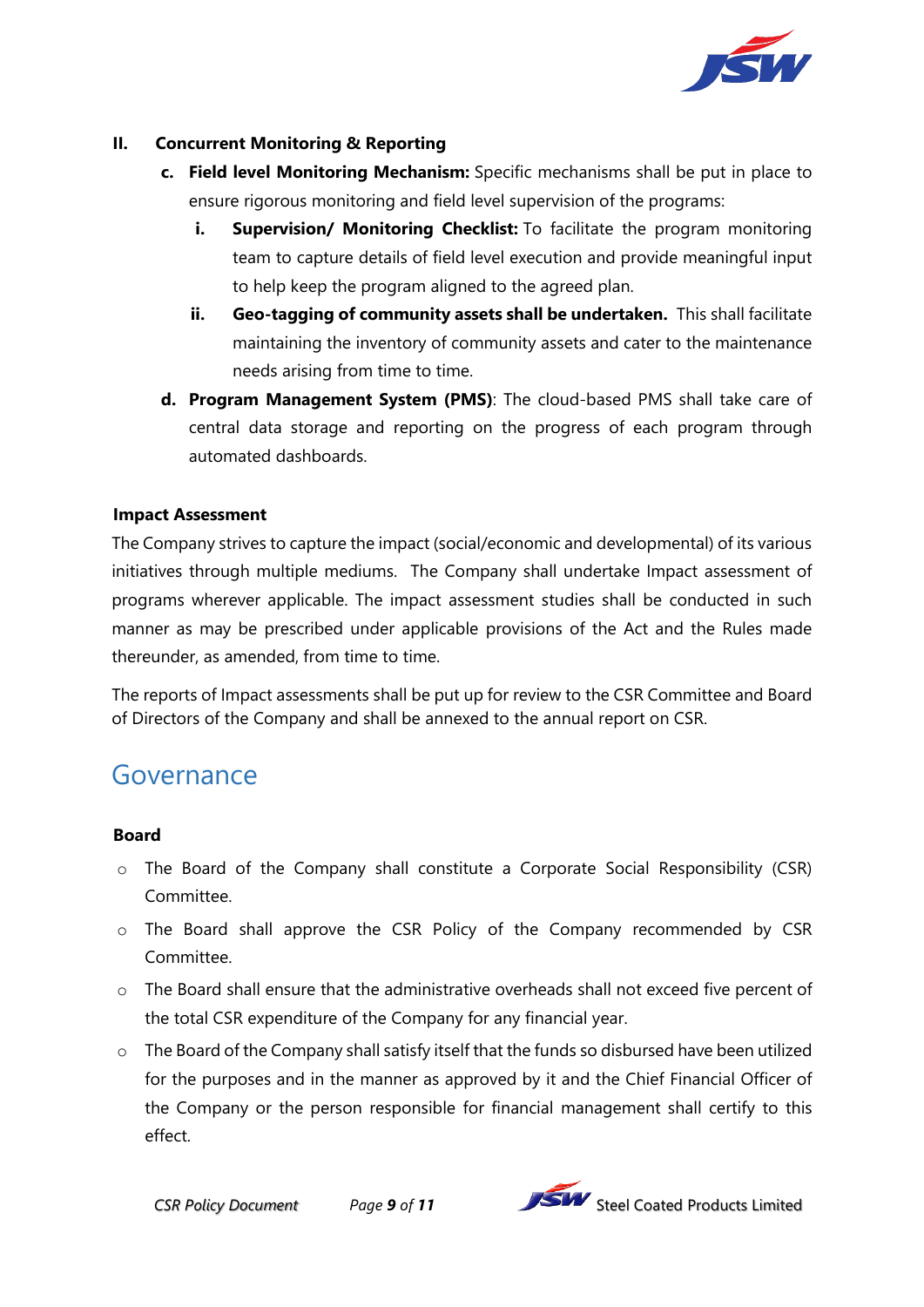

#### <span id="page-10-0"></span>**Corporate Social Responsibility (CSR) Committee**

- o The Board constituted CSR Committee, along with the CSR team, shall be responsible for the decision making with respect to the Company's CSR policy.
- o CSR Committee shall recommend the CSR policy to the Board of Directors of JSW Steel Coated Products Limited and Board of Directors shall approve the Company's CSR policy.
- o The CSR Committee shall formulate and recommend to the Board, an annual action plan consisting of the following:
	- a. The list of CSR programs that are approved to be undertaken in areas or subjects specified in Schedule VII of the Act;
	- b. The manner of execution of such programs;
	- c. The modalities of utilization of funds and implementation schedules for the programs;
	- d. Monitoring and reporting mechanism for the programs; &
	- e. Details of need and impact assessment, if any, for the programs undertaken by the Company Provided that Board may alter the Annual Action plan at any time during the financial year, as per the recommendation of its CSR Committee, based on the reasonable justification to that effect.
- o The CSR Committee shall meet regularly to review the implementation of CSR programs/ programs and give suitable direction.

In case of an ongoing program, the Board of the Company shall monitor the implementation of the program with reference to the approved timelines and year-wise allocation and shall be competent to make modifications, if any, for smooth implementation of the program within the overall permissible time period. "Ongoing Program" here means a multi-year program undertaken by the Company in fulfilment of its CSR obligation having timelines not exceeding three years excluding the financial year in which it was commenced, and shall include such program that was initially not approved as a multi-year program but whose duration has been extended beyond one year by the board based on reasonable justification.

# <span id="page-10-1"></span>Budget

- o The Board of Directors of the Company shall ensure that minimum of 2% of the average net profits of the company made during the three immediately preceding financial years is spent on CSR initiatives undertaken by the Company. The "net profit" shall be calculated in accordance with the provisions of [section 198](http://ebook.mca.gov.in/Actpagedisplay.aspx?PAGENAME=17592) of the Companies Act, 2013.
- o All expenditure towards the programs shall be diligently documented.
- o Any surplus arising out of the CSR activities shall not form part of the business profit of

*CSR Policy Document Page 10 of 11* Steel Coated Products Limited